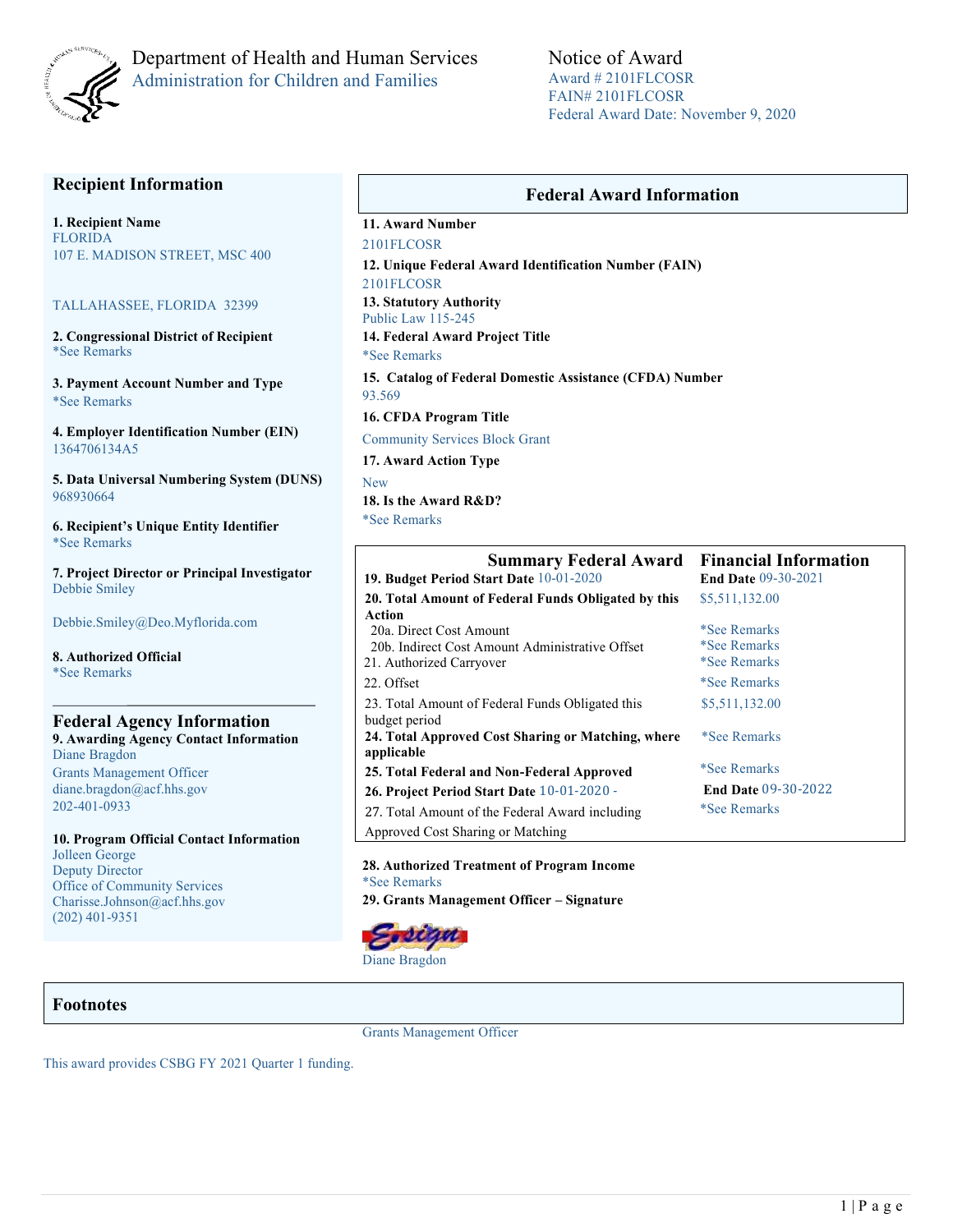

### **Recipient Information**  FLORIDA

107 E. MADISON STREET, MSC 400 TALLAHASSEE, FLORIDA 32399

**Employer Identification Number (EIN): XXXXXXXXXXXX Data Universal Numbering System (DUNS):** 968930664 **Recipient's Unique Entity Identifier:** \*See Remarks **Object Class:** 41.15

| <b>Financial Information</b> |               |                  |                   |                                                 |                                     |         |  |
|------------------------------|---------------|------------------|-------------------|-------------------------------------------------|-------------------------------------|---------|--|
| Appropriation                | CAN           | <b>Allotment</b> | Award this action | <b>Cumulative Grant</b><br><b>Award to Date</b> | <b>Document Number</b> Funding Type |         |  |
| $75 - 21 - 1536$             | 2021, G994002 | \$5,511,132.00   | \$5,511,132.00    | \$5,511,132.00                                  | G-2101FLCOSR                        | Formula |  |

# **Terms and Conditions**